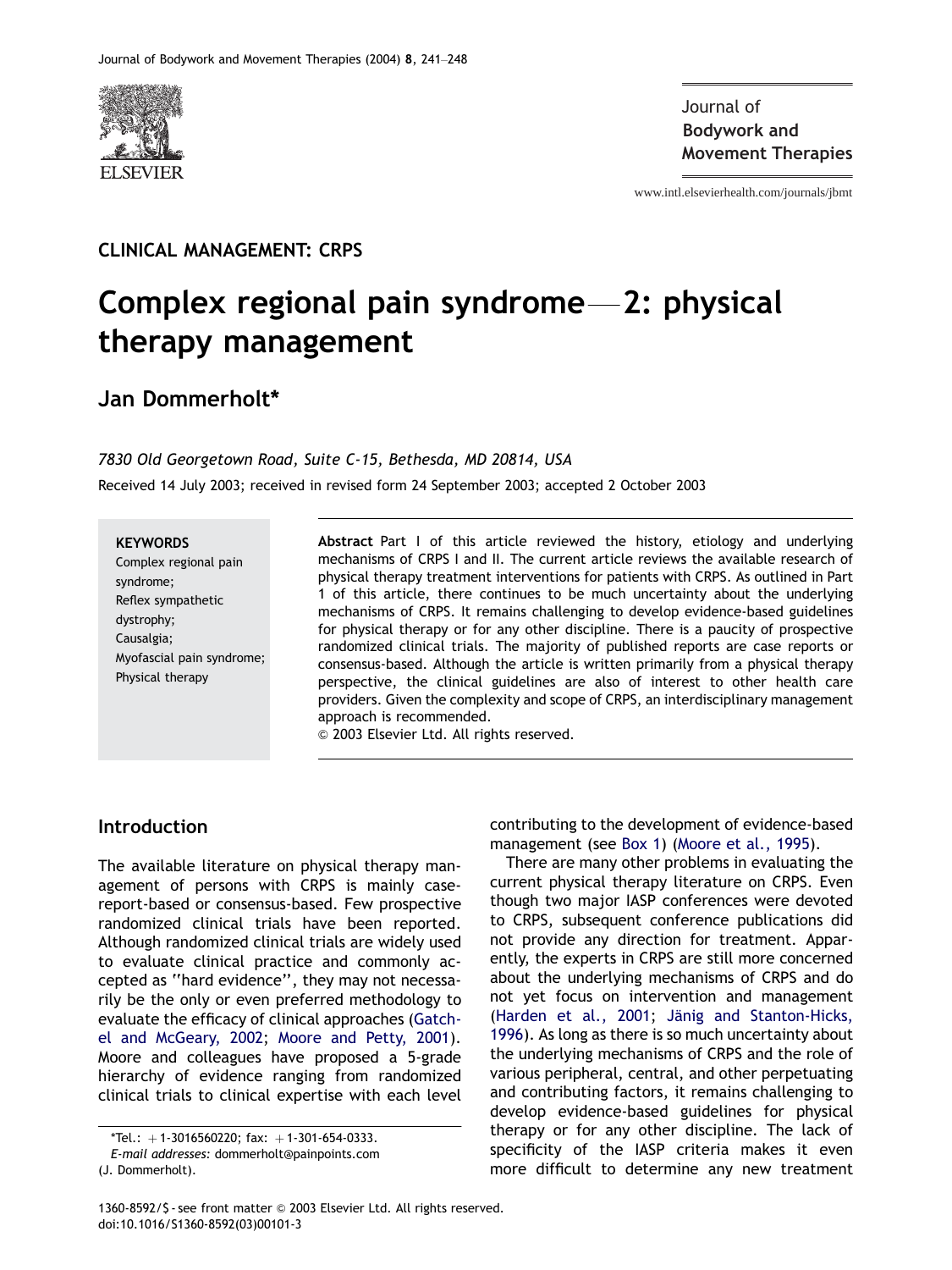<span id="page-1-0"></span>

| <b>Box 1</b> Five-grade hierarchy of evidence (Moore et al., 1995). |                                                                                                                                             |
|---------------------------------------------------------------------|---------------------------------------------------------------------------------------------------------------------------------------------|
| Grade 1:                                                            | Strong evidence from at least one systematic review of multiple well-designed randomized<br>controlled trials.                              |
| Grade 2:                                                            | Strong evidence from at least one properly designed randomized controlled trial of appropriate<br>size.                                     |
| Grade 3:                                                            | Evidence from well-designed trials without randomization, single group pre-post, cohort, time<br>series or matched case-controlled studies. |
| Grade 4:                                                            | Evidence from well-designed non-experimental studies from more than one center or research<br>group.                                        |
| Grade 5:                                                            | Opinions of respected authorities, based on clinical evidence, descriptive studies or reports of<br>expert committees.                      |

approaches targeted at particular pain mechanisms [\(Bruehl et al., 1999;](#page-5-0) [Galer et al., 1998](#page-5-0); [Harden](#page-5-0) [et al., 1999\)](#page-5-0).

In addition, it is difficult to compare various physical therapy studies as frequently, they do not describe which criteria were used in the determination of CRPS. Some studies use the IASP criteria, while others use Veldman's criteria developed in the Netherlands, or do not include any criteria [\(Veldman et al., 1993](#page-6-0)). The majority of studies failed to satisfy the IASP criteria and used vague sensory and autonomic criteria without including any motor features ([Reinders et al., 2002;](#page-6-0) [van de](#page-6-0) [Beek et al., 2002\)](#page-6-0). Differences were also found between the trials in inclusion/exclusion criteria, treatment methods, duration of treatments and trials, and measurement instruments [\(Perez et al.,](#page-6-0) [2001](#page-6-0)). In summary, there are no randomized controlled studies evaluating physical therapy treatment regimens for CRPS. The American Physical Therapy Association suggests nevertheless that 80% of patients are expected to achieve the desired level of functioning in 3–36 visits [\(American](#page-5-0) [Physical Therapy Association, 2001](#page-5-0)). Treatment of individual patients remains empiric and uses symptomatic techniques that may seem logical or that may have been proven to be effective in other conditions. Given the complexity of the syndrome, an interdisciplinary team approach is recommended [\(De la Calle-Reviriego 2000](#page-5-0); [Wilson, 1997,](#page-7-0) [1999](#page-7-0)).

## Patient studies

In spite of interdisciplinary or multidisciplinary approaches, several multiple-case studies have suggested that up to 38% of patients with CRPS showed no improvement and continued to have persistent dysfunction [\(Patman et al., 1973](#page-6-0); [Sub](#page-6-0)[barao and Stillwell, 1981](#page-6-0); [Wilder et al., 1992](#page-6-0)). In a study by Galer and colleagues, most patients

described no overall improvement or worsening of symptoms over time ([Galer et al 2000](#page-5-0)). Of patients referred to specialized health care centers, about 7% developed severe and unresponsive muscle contractions leading to severe incapacity [\(Schwartzman, 2000](#page-6-0); [van Hilten et al., 2000](#page-6-0)). Several case studies describe failed treatments for individuals with CRPS ([Fox et al., 2001](#page-5-0); [Schmid](#page-6-0) [et al., 2002](#page-6-0)). Zyluk analysed the reasons for poor treatment response of CRPS and concluded that poor outcomes were seen mainly in patients with duration of CRPS of more than 12 months, in patients with more advanced dysfunction, and in cases with coexisting nerve injuries or compression from the initial injury [\(Zyluk, 2002\)](#page-7-0). The overall effectiveness of treatment remains difficult to determine based on the current literature, as illustrated by the following physical therapy case reports and studies [\(Forouzanfar et al., 2002\)](#page-5-0).

#### Case reports

Menck and colleagues presented an interesting upper extremity trauma case study of a 38-year old woman diagnosed with upper extremity CRPS I after open reduction internal fixation surgery with Kirschner wires placed in several carpal and metacarpal bones [\(Menck et al., 2000](#page-5-0)). After 3 weeks of immobilization, several weeks of occupational therapy, and active and passive range of motion exercises, the patient underwent a second surgery to remove the Kirschner wires. The patient was referred to physical therapy, which she discontinued later because of pain after she accidentally hit her hand. Five months after the initial injury, the patient was diagnosed with CRPS I and referred again to physical therapy. While the patient received several physical therapy interventions to reduce pain and edema, the authors noted significant improvements particularly following thoracic spine mobilizations with a reduction of pain and edema, and improvements in skin color,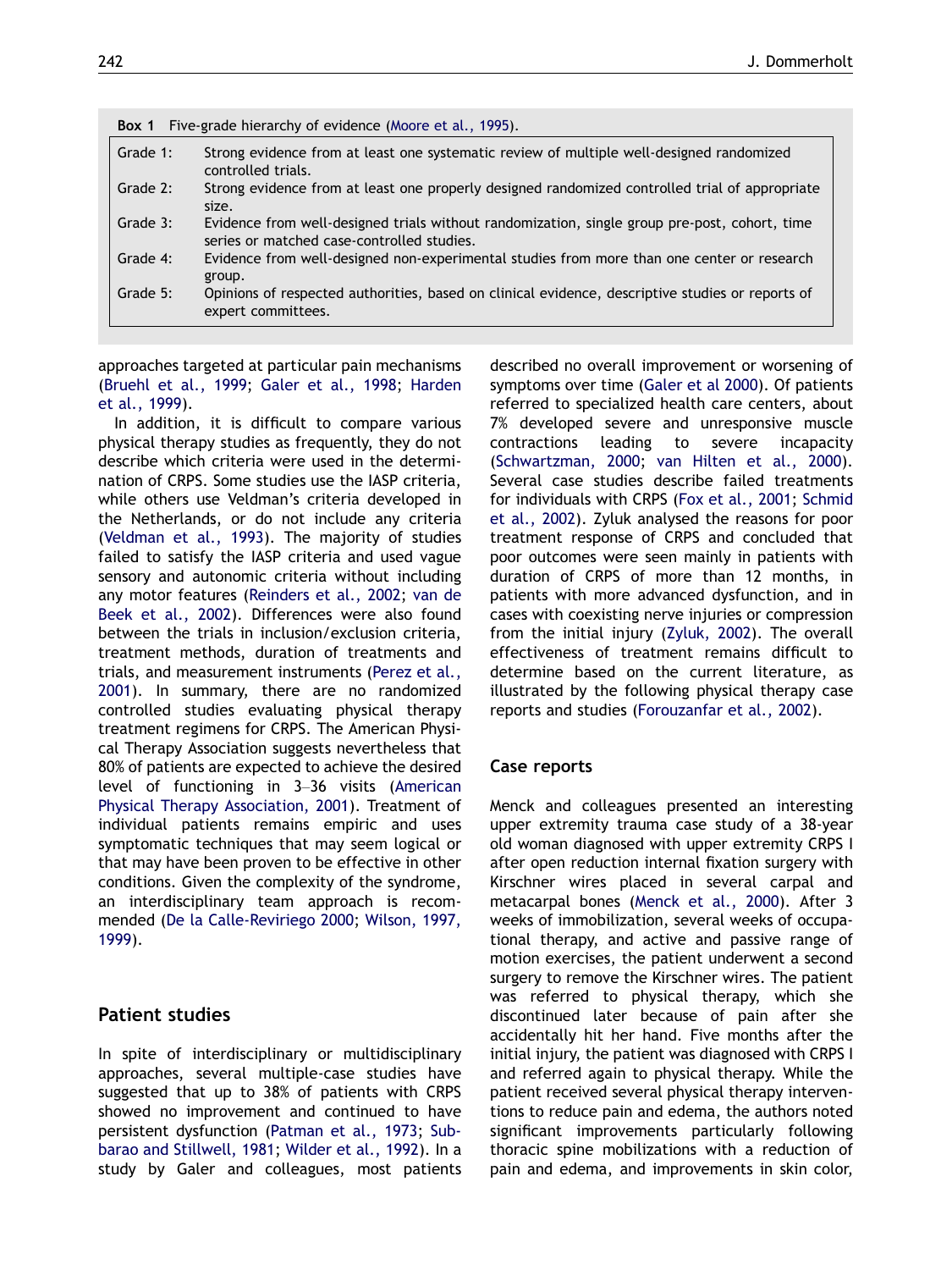range of motion, and of course, thoracic spine mobility. The authors speculated that the improvements could be due to neurogenic stimulation to the sympathetic nervous system, relief of pressure to the sympathetic trunk, reduction of thoracic zygopophyseal referred pain, reflexive inhibition of muscle guarding, and possibly a placebo effect.

Several others have suggested that sympathetic dysfunction can be managed by applying specific movements and mobilizations to the thoracic spine and more specifically to the sympathetic chain and ganglia, however, there is again little evidence of such assumed specificity of spinal mobilizations. It is more likely that such maneuvers have a more general effect on the entire nervous system ([Slater](#page-6-0) [et al., 1994;](#page-6-0) [Vicenzino et al., 1999\)](#page-6-0). Menck and colleagues recommended to include an evaluation of thoracic spine mobility in patients with CRPS [\(Menck et al., 2000\)](#page-5-0). Muramatsu and colleagues also reported satisfactory results with manipulative therapy in 15 out of 17 patients ([Muramatsu et al.,](#page-6-0) [1998](#page-6-0)). Hareau described the treatment parameters of 150 patients with CRPS [\(Hareau, 1996\)](#page-5-0). Neither study included a control group. As with all case studies, while the findings may be interesting, thought provoking, and hopefully stimulating for future research, the reports are nevertheless anecdotal and it is not possible to draw any definitive conclusions. Lampen–Smith suggested that massage therapy could promote a reduction in pain and improvement of the local circulation and lymphatic flow ([Lampen-Smith, 1997\)](#page-5-0). Uher and colleagues compared a group of patients who received physical therapy emphasizing exercise with a group who received the same physical therapy with the addition of manual lymph drainage ([Uher et al., 2000\)](#page-6-0). No differences were found between the two groups. This study did not include a control group.

#### Randomized controlled studies

Lee and colleagues conducted a prospective randomized single blind trial of physical therapy and cognitive behavioral therapy for children and adolescents with CRPS ([Lee et al., 2002\)](#page-5-0). Patients were seen either once per week or three times per week in physical therapy combined with weekly sessions of cognitive behavioral therapy. Physical therapy treatments were individualized for each patient and included transcutaneous electrical nerve stimulation, progressive weight bearing, tactile desensitization, massage, and contrast baths. Although there were no noticeable differences between the two physical therapy groups,

89% of all patients reported excellent improvement in functional status. The lack of a control group and the design of the study combining two intervention techniques make it impossible to draw any conclusions regarding the efficacy of physical therapy alone.

A frequently cited prospective randomized controlled clinical study of patients with CRPS I of less than one year of duration, indicated that physical therapy was superior to occupational therapy [\(Oerlemans et al., 1999, 2000, 2002](#page-6-0)). Both physical and occupational therapy were superior to social work intervention. Interestingly, no significant differences were found for active range of motion of the shoulder, elbow, and forearm between physical therapy, occupational therapy, and social work. Range of motion of the wrist, fingers, and thumb improved significantly more with physical and occupational therapy, however, the improvements were not significant over a year after inclusion in the study. The authors suggested that physical and occupational therapy could facilitate a return to normal mobility in an early stage of recovery. The physical therapy program emphasized control over pain, avoidance of exacerbations of pain, close observations of responses to activity, and frequent exercise within these parameters. The authors recognized the difficulty with a singleblinded study design and acknowledged difficulty with controlling the internal validity of the study [\(Oerlemans et al., 1999, 2000, 2002\)](#page-6-0). Nevertheless, this study is probably the best study to date supporting physical therapy intervention for patients with CRPS I of less than 1 year of duration. Another report from the same research group suggested that physical therapy intervention was also a cost effective treatment option ([Severens](#page-6-0) [et al., 1999\)](#page-6-0).

Kemler and colleagues extrapolated predictors for successful use of physical therapy in patients with chronic CRPS I from a previous study of the efficacy of spinal cord stimulation ([Kemler et al.,](#page-5-0) [2000, 2001](#page-5-0)). In the original study, patients in both the experimental and control group received physical therapy. Given the study design, no conclusions can be drawn about the efficacy of physical therapy for patients with chronic CRPS I. The study did not include a control group. Instead, the authors attempted to identify the specific parameters of patient subgroups to predict outcomes, however, without a control group, there is little validity to this study ([Kemler et al., 2001\)](#page-5-0).

In summary, there is a severe lack of research studies that substantiate the use of physical therapy for the treatment of patients with CRPS. In reviewing the physical therapy literature, it is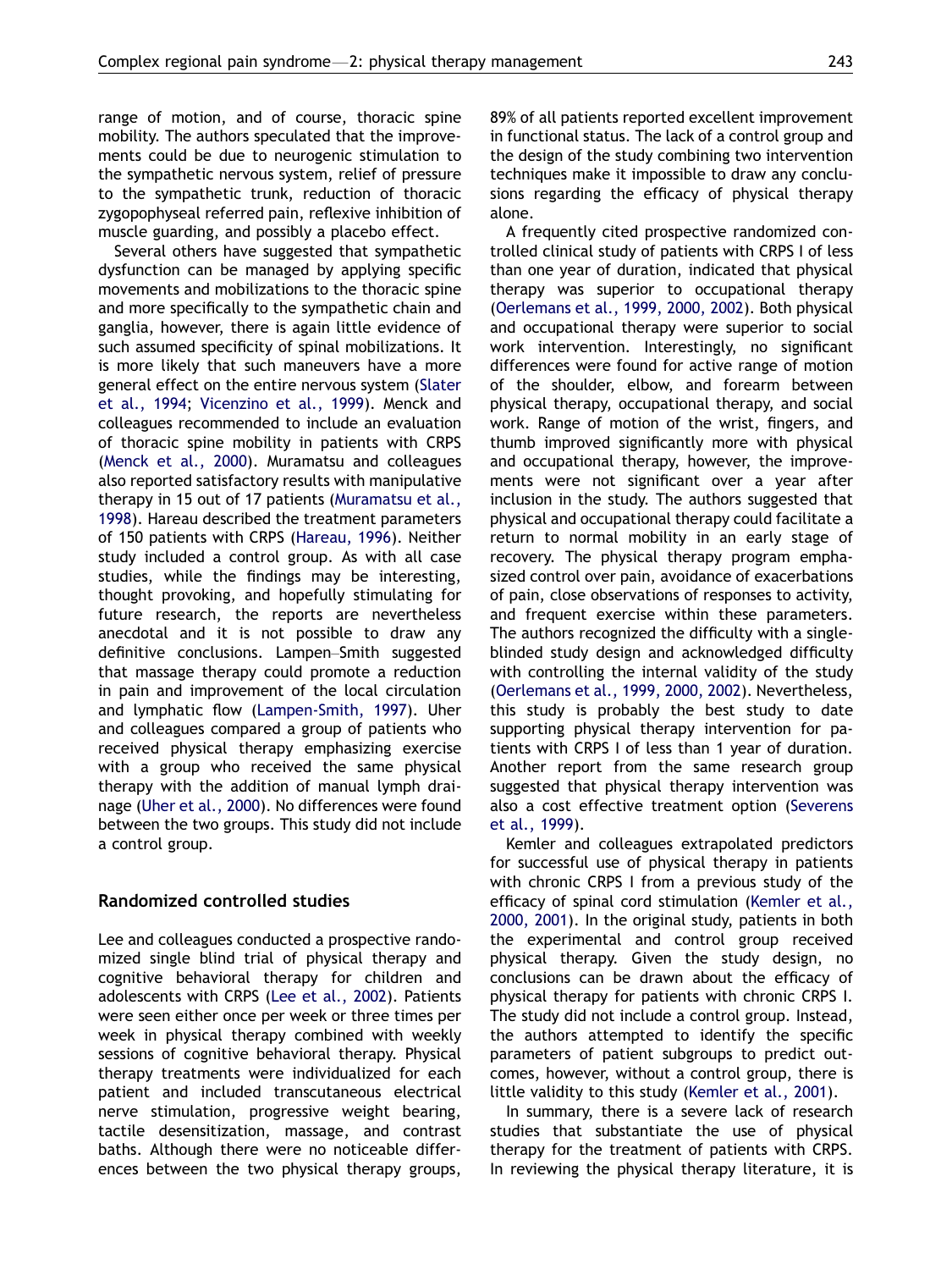obvious that most interventions have been attempted without strong evidence, including transcutaneous electrical nerve stimulation (TENS), ultrasound, other electrotherapeutic modalities, biofeedback, splinting, massage, mobilizations, and exercise. Yet, many authors emphasized that physical therapy is one of the most important components of the treatment plan [\(Harden, 2000](#page-5-0); [Kemler et al., 2001](#page-5-0); [Lee and Kirchner, 2002](#page-5-0); [Rho](#page-6-0) [et al., 2002;](#page-6-0) [Stanton-Hicks et al., 1998;](#page-6-0) [Viel et al.,](#page-6-0) [1999](#page-6-0); [Weber et al., 2002\)](#page-6-0). The American Physical Therapy Association suggested that physical therapy intervention can improve the function of 80% of patients in its consensus based Guide to Physical Therapy Practice ([American Physical Therapy](#page-5-0) [Association, 2001\)](#page-5-0).

# Clinical recommendations

Even though there is little or no scientific evidence of the efficacy of physical therapy intervention for patients with CRPS, there are several indications that physical therapy may nevertheless be helpful. Physical therapists focus on impairments, functional limitations, and disability (see Box 2) [\(American Physical Therapy Association, 2001](#page-5-0)). Physical therapy deals with movement dysfunction, which implies that potentially physical therapy should be a significant part of the treatment approach of patients with CRPS. Most patients with CRPS experience movement dysfunction and motor abnormalities, even though motor dysfunction is not included in the current diagnostic criteria for CRPS ([Galer and Harden, 2001](#page-5-0); [Schwartzman and](#page-6-0) [Kerrigan, 1990](#page-6-0)). The most common motor abnormalities include decreased range of motion, physiological tremors, decreased muscle strength, poor posture, and hemi-sensory neglect. Veldman and colleagues found that 95% of patients had weakness of the involved limb, 54% had muscular incoordination, and 49% had tremors [\(Veldman et al., 1993](#page-6-0)). Stutts suggested that many patients with CRPS

present with dysfunctional postures and postulated that a significant number of these patients may be misdiagnosed with CRPS ([Stutts et al., 2000](#page-6-0)). Rashiq and Galer reported that 65% of their patient sample had motor abnormalities ([Rashiq and Galer,](#page-6-0) [1999](#page-6-0)). In a survey study of 242 patients with CRPS, 84% of the respondents reported having at least one neglect symptom, while 47% indicated they had both ''cognitive'' and ''motor'' neglect symptoms. Motor neglect constituted akinesia, bradykinesia, deficits in movement amplitude, and reduced frequency of movement; cognitive neglect implied that the patient had disowned the involved body part [\(Galer, 2000](#page-5-0); [Galer and Jensen, 1999](#page-5-0)). Researchers from Kiel University Hospital in Germany have quantified several motor abnormalities in patients with CRPS [\(Schattschneider et al., 2001](#page-6-0); [Wenzelburger et al., 2001\)](#page-6-0). Interestingly, Verdugo and Ochoa found movement disorders only in persons with CRPS I and not in persons with CRPS II. They proposed that the movement disorders were ''consistently of somatoform or malingered origin'' as they were not able to demonstrate any neurological deficits and abnormalities [\(Verdugo](#page-6-0) [and Ochoa, 2000\)](#page-6-0). On the other hand, Ciccone and colleagues found no significant differences in psychological dysfunction between patients with CRPS and patients with chronic low back pain [\(Ciccone et al., 1997](#page-5-0)). Harden and colleagues have proposed revised criteria for CRPS that include changes in range of motion, motor dysfunction, and trophic changes ([Harden et al., 1999](#page-5-0)).

There is general consensus that early physical therapy intervention is critical to avoid many of the complications associated with CRPS of longer duration, including immobilization and mechanical allodynia [\(Harden, 2000](#page-5-0); [Kemler et al., 2001](#page-5-0); [Lee](#page-5-0) [and Kirchner, 2002;](#page-5-0) [Rho et al., 2002](#page-6-0); [Stanton-Hicks](#page-6-0) [et al., 1998](#page-6-0)). However, Scheele and colleagues remarked that there is no convincing clinical evidence in support of early intervention, partially due to patient selection bias. In studies of early intervention, it is practically inevitable that only patients with a mild form of CRPS will be included,

Box 2 Definitions of impairment, functional limitation and disability ([American Physical Therapy Association,](#page-5-0) [2001](#page-5-0)).

An impairment is defined as ''the loss or abnormality of anatomical, physiological, mental, or psychological structure or function.''

A functional limitation is defined as ''the restriction of the ability to perform a physical action, task, or activity in an efficient, typically expected, or competent manner at the level of the whole person.''

A disability is ''the inability to perform or a limitation in the performance of actions, tasks, and activities usually expected in specific social roles that are customary for the individual or expected for the person's status in a specific sociocultural context and physical environment.''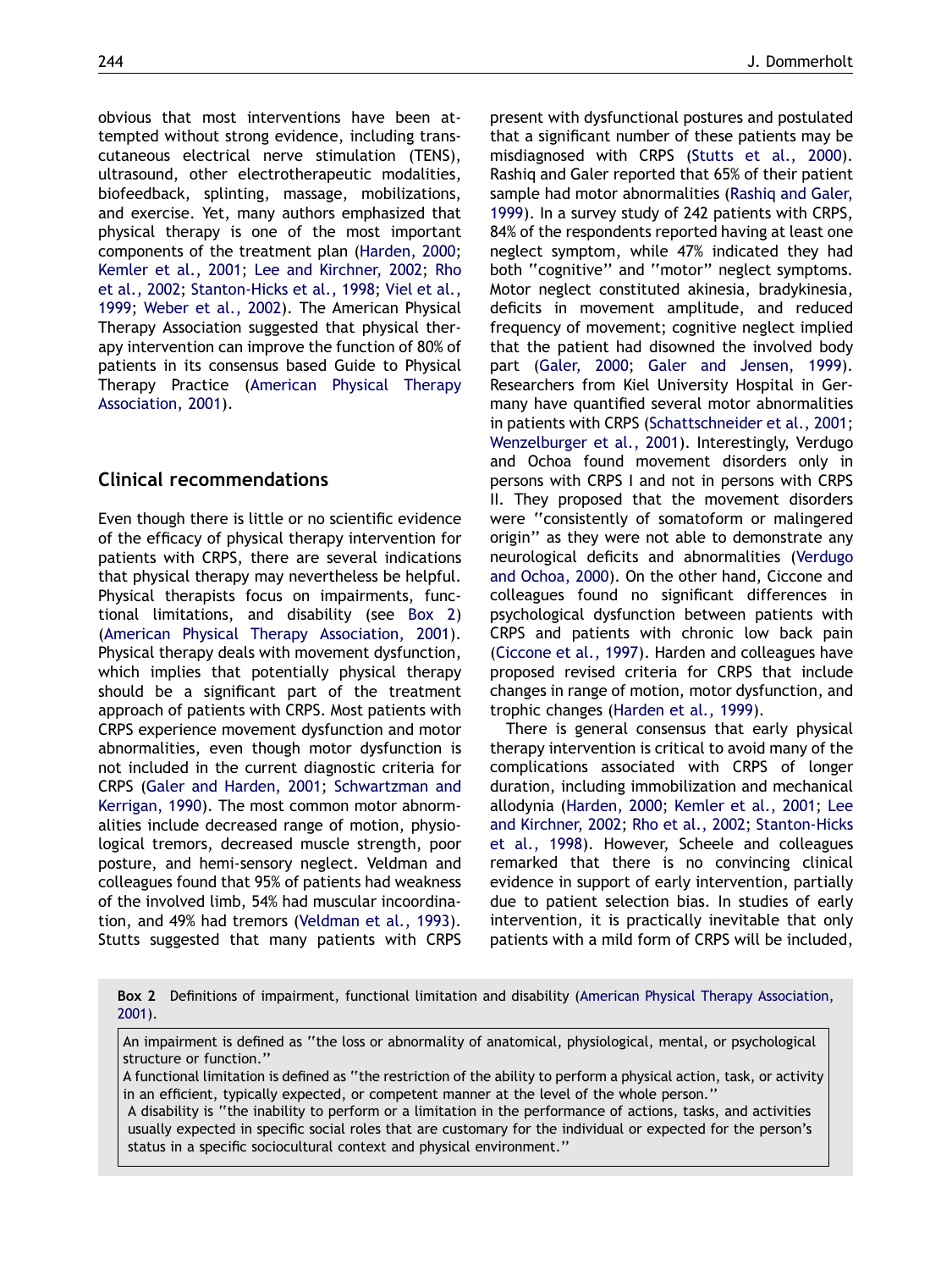given the gradual development of the severity of the syndrome [\(Scheele et al., 2002](#page-6-0)). Because of the lack of definitive studies, any guidelines for physical therapy intervention are somewhat speculative [\(Thacker and Gifford, 2002](#page-6-0)).

Irrespective of the medical diagnosis, chronic pain patients' beliefs and expectations about pain and their futures are strongly correlated with their behaviors, their attitude toward physical therapy intervention, their attendance, their compliance with exercise programs, and their willingness to explore new avenues [\(Hellstrom et al., 2000;](#page-5-0) [Jensen et al., 1999](#page-5-0); [Turk and Okifuji, 1999](#page-6-0)). Stanton-Hicks and colleagues expressed that a prerequisite for any CRPS therapy program is the development of a therapeutic relationship ([Stan](#page-6-0)[ton-Hicks et al., 1998](#page-6-0)). With an established therapeutic relationship, physical therapists can incorporate methods that will improve patients' self-efficacy by down regulating the positive feedback loop that exists when chronic pain result in secondary symptoms ([Bandura et al., 1987, 1988](#page-5-0)). Many patients with chronic pain develop kinesiophobia or fear-avoidance [\(Crombez et al., 1999](#page-5-0); [Vlaeyen and Crombez, 1999](#page-6-0); [Vlaeyen and Linton,](#page-6-0) [2000](#page-6-0)). Physical therapy plays an important role in overcoming kinesiophobia and facilitating active movement. Aggressive mobilizations and strengthening programs should be avoided as they may contribute to the development and maintenance of kinesiophobia. The interaction between pain severity, pain-related fear and kinesiophobia is critical for understanding the complexity of persons with chronic pain syndromes, including CRPS. There is even evidence that pain-related fear can be more disabling than pain itself ([Crombez et al., 1999](#page-5-0)). Individualizing the physical program is important as patients present with different impairments and functional limitations. At the same time it is important to realize that patients with chronic pain conditions have different patterns of experiencing and adapting to their pain conditions [\(Eccleston et al., 2001](#page-5-0); [Turk and Rudy, 1988](#page-6-0)). Through systematic interventions, the degree of pain-related fear and pain catastrophizing can be reduced [\(Vlaeyen et al., 2002](#page-6-0)).

Several authors emphasized that early in the treatment program, physical therapists should evaluate patients for the presence of active myofascial trigger points (MTrPs) [\(Allen et al.,](#page-5-0) [1999](#page-5-0); [Harden, 2000;](#page-5-0) [Imamura et al., 1997;](#page-5-0) [Rashiq](#page-6-0) [and Galer, 1999](#page-6-0); [Stanton-Hicks et al., 1998\)](#page-6-0). Again, Rashiq and Galer asserted that the treatment of myofascial pain syndrome (MPS) in patients with CRPS should precede any other interventions [\(Rashiq and Galer, 1999](#page-6-0)). Treatment of MTrPs cannot only improve range of motion, it can also reduce local and referred pain complaints by direct inactivation of MTrPs, through correction of the mechanical factors that produced it, or through improvement in the underlying medical disorders that predispose to the development or maintenance of the MTrP ([Gerwin and Dommerholt, 2002](#page-5-0)).

Physical therapy should include gentle range of motion exercises within patients' tolerance levels. Splint therapy that results in immobilization of the involved is generally contraindicated, except in those cases where stabilization of a fracture is necessary. In select cases, dynamic splinting may be used. Frequently, desensitization exercises or pharmacologic interventions are indicated prior to any active mobilizations. Gradually increasing range of motion, strength and flexibility are important parameters to eventually improve or restore functionality. Aquatic physical therapy may be useful to stimulate weight bearing for patients with lower extremity CRPS. Posture correction may be necessary [\(Stutts et al., 2000](#page-6-0)). Wu and colleagues compared the effects of qigong on patients with CRPS I and found that 91% of qigong patients reported analgesia compared to 36% of control patients at the end of the study protocol consisting of six 40 min qigong sessions over 3 weeks, with reevaluation at 6 and 10 weeks [\(Wu](#page-7-0) [et al., 1999\)](#page-7-0). Electrotherapeutic modalities, such as TENS, have been used, but there is no consensus regarding their efficacy. Electrotherapy may in fact cause more symptoms in patients with mechanical allodynia through stimulation of large myelinated A fibers [\(Thacker and Gifford, 2002\)](#page-6-0).

## **Conclusions**

Considering the number of unanswered questions, it should come as no surprise that there is a profound lack of clinical studies that support the efficacy of physical therapy interventions. In this sense, the physical therapy management of patients with CRPS mimics most other conditions, for which physical therapy interventions remain empiric and symptom-based. There is much to be done in basic research and in the clinical applications. In the mean time, physical therapy appears to be a useful adjunctive therapy approach for patients with CRPS, particularly within an interdisciplinary setting. Physical therapy should include at least gentle range of motion exercises, inactivation of myofascial trigger points, desensitization interventions, aquatic physical therapy, posture training, and movement retraining.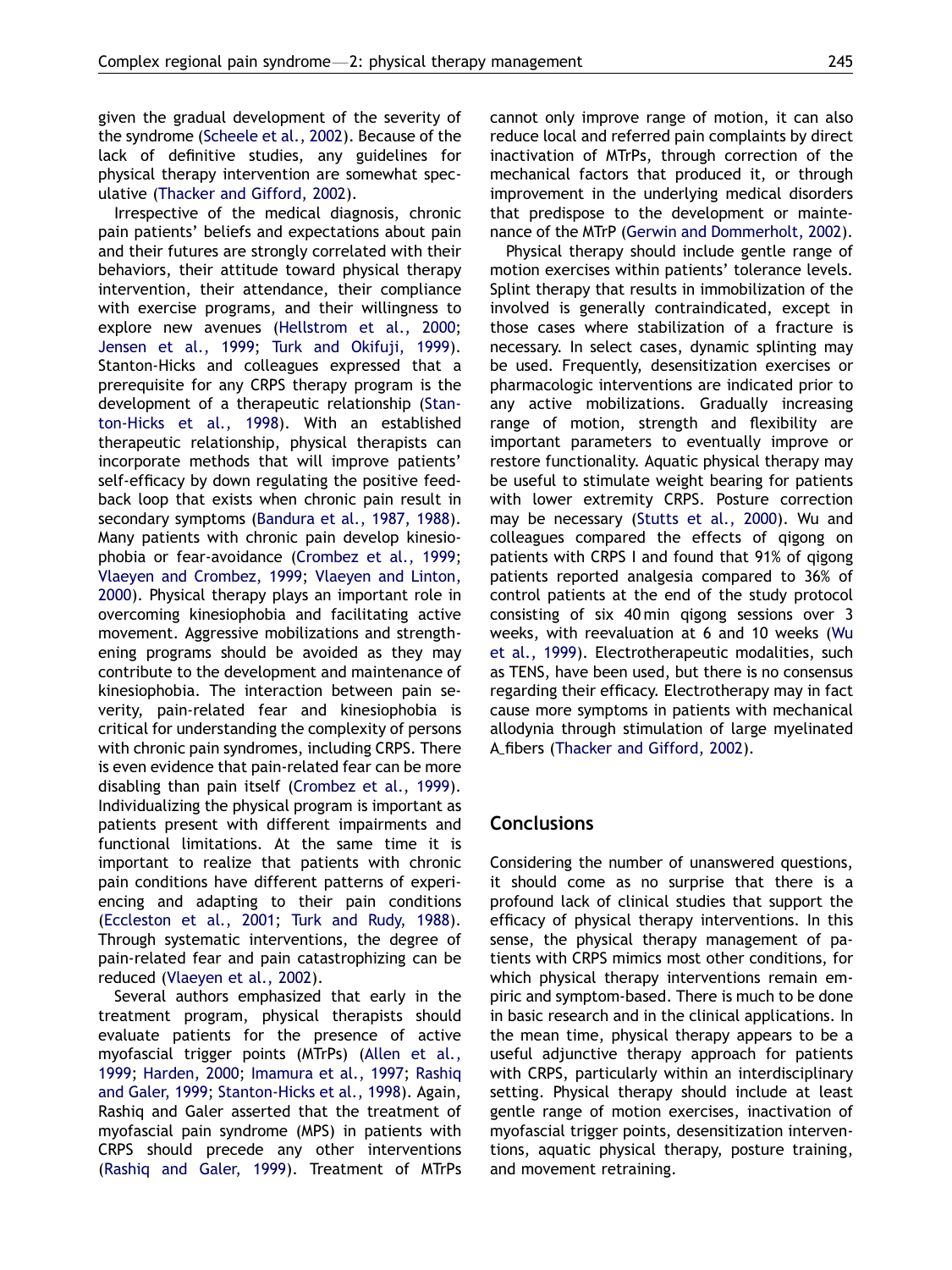# <span id="page-5-0"></span>Acknowledgements

This paper is a modified version of a paper, completed as partial fulfillment for the Doctoral in Health Sciences degree program at the University of St. Augustine for Health Sciences. The author would like to acknowledge the thoughtful reviews and comments by Dr. Richard Jensen, Dr. Roger Scudds and Dr. David Simons.

# References

- Allen, G., Galer, B.S., Schwartz, L., 1999. Epidemiology of complex regional pain syndrome: a retrospective chart review of 134 patients. Pain 80 (3), 539–544.
- American Physical Therapy Association, 2001. Guide to physical therapy practice,  $2^{nd}$  Edition. Physical Therapy 81, 9–744.
- Bandura, A., Cioffi, D., Taylor, C.B., et al., 1988. Perceived selfefficacy in coping with cognitive stressors and opioid activation. Journal of Personal and Social Psychology 55 (3), 479–488.
- Bandura, A., O'Leary, A., Taylor, C.B., et al., 1987. Perceived self-efficacy and pain control: opioid and nonopioid mechanisms. Journal of Personal and Social Psychology 53 (3), 563–571.
- Bruehl, S., Harden, R.N., Galer, B.S., et al., 1999. External validation of IASP diagnostic criteria for complex regional pain syndrome and proposed research diagnostic criteria. International Association for the Study of Pain. Pain 81 (1–2), 147–154.
- Ciccone, D.S., Bandilla, E.B., Wu, W., 1997. Psychological dysfunction in patients with reflex sympathetic dystrophy. Pain 71 (3), 323–333.
- Crombez, G., Vlaeyen, J.W., Heuts, P.H., et al., 1999. Pain-related fear is more disabling than pain itself: evidence on the role of pain-related fear in chronic back pain disability. Pain 80 (1–2), 329–339.
- De la Calle-Reviriego, J.L., 2000. Sindrome de dolor regional complejo: la necesidad de un planteamiento multidisciplinar. Revista de Neurologia 30 (6), 555–561.
- Eccleston, C., Crombez, G., Aldrich, S., et al., 2001. Worry and chronic pain patients: a description and analysis of individual differences. European Journal of Pain 5 (3), 309–318.
- Forouzanfar, T., Koke, A.J., van Kleef, M., et al., 2002. Treatment of complex regional pain syndrome type I. European Journal of Pain 6 (2), 105–122.
- Fox, I.M., Domsky, R., Frank, M.J., 2001. Complex regional pain syndrome: a report of two cases recalcitrant to usual treatment protocols. Journal of Foot and Ankle Surgery 40 (4), 232–235.
- Galer, B.S., 2000. Hemisensory impairment in patients with complex regional pain syndrome. Pain 84 (1), 113.
- Galer, B.S., Bruehl, S., Harden, R.N., 1998. IASP diagnostic criteria for complex regional pain syndrome: a preliminary empirical validation study. International association for the study of pain. Clinical Journal of Pain 14 (1), 48–54.
- Galer, B.S., Harden, R.N., 2001. Motor abnormalities in CRPS: a neglected but key component. In: Harden, R.N., Baron, R., Jänig, W. (Eds.), Complex Regional Pain Syndrome, Vol. 22. IASP Press, Seattle, pp. 135–140.
- Galer, B.S., Henderson, J., Perander, J., et al., 2000. Course of symptoms and quality of life measurement in complex

regional pain syndrome: a pilot survey. Journal of Pain and Symptom Management 20 (4), 286–292.

- Galer, B.S., Jensen, M., 1999. Neglect-like symptoms in complex regional pain syndrome: results of a self-administered survey. Journal of Pain and Symptom Management 18 (3), 213–217.
- Gatchel, R.J., McGeary, D., 2002. Cochrane collaboration-based reviews of health-care interventions: Are they unequivocal and valid scientifically, or simply nihilistic? Spine Journal 2, 315.
- Gerwin, R.D., Dommerholt, J., 2002. Treatment of myofascial pain syndromes. In: Weiner, R. (Ed.), Pain Management; A Practical Guide for Clinicians. CRC Press, Boca Raton, pp. 235–249.
- Harden, R.N., 2000. A clinical approach to complex regional pain syndrome. Clinical Journal of Pain 16 (2 Suppl), S26–32.
- Harden, R.N., Baron, R., Jänig, W., 2001. Complex Regional Pain Syndrome. IASP Press, Seattle.
- Harden, R.N., Bruehl, S., Galer, B.S., et al., 1999. Complex regional pain syndrome: are the IASP diagnostic criteria valid and sufficiently comprehensive? Pain 83 (2), 211–219.
- Hareau, J., 1996. What makes treatment for reflex sympathetic dystrophy successful? Journal of Hand Therapy 9 (4), 367–370.
- Hellstrom, C., Jansson, B., Carlsson, S.G., 2000. Perceived future in chronic pain: the relationship between outlook on future and empirically derived psychological patient profiles. European Journal of Pain 4 (3), 283–290.
- Imamura, S.T., Lin, T.Y., Teixeira, M.J., et al., 1997. The importance of myofascial pain syndrome in reflex sympathetic dystrophy or complex regional pain syndrome. In: Fischer, A.A. (Ed.), Myofascial Pain; Update in Diagnosis and Treatment, Vol. 8. W.B. Saunders Company, Philadelphia, pp. 207–211.
- Jänig, W., Stanton-Hicks, M. (Eds.). 1996. Reflex Sympathetic Dystrophy: A Reappraisal. Progress in Pain Research and Management. IASP Press, Seattle.
- Jensen, M.P., Romano, J.M., Turner, J.A., et al., 1999. Patient beliefs predict patient functioning: further support for a cognitive-behavioural model of chronic pain. Pain 81 (1-2), 95–104.
- Kemler, M.A., Barendse, G.A., van Kleef, M., et al., 2000. Spinal cord stimulation in patients with chronic reflex sympathetic dystrophy. New England Journal of Medicine 343 (9), 618–624.
- Kemler, M.A., Rijks, C.P., de Vet, H.C., 2001. Which patients with chronic reflex sympathetic dystrophy are most likely to benefit from physical therapy? Journal of Manipulative and Physiological Therapeutics 24 (4), 272–278.
- Lampen-Smith, R.A., 1997. Complex regional pain syndrome I (RSD) and the physiotherapeutic intervention. New Zealand Journal of Physiotherapy 4, 19–23.
- Lee, B.H., Scharff, L., Sethna, N.F., et al., 2002. Physical therapy and cognitive-behavioral treatment for complex regional pain syndromes. Journal of Pediatrics 141 (1), 135–140.
- Lee, K.J., Kirchner, J.S., 2002. Complex regional pain syndrome and chronic pain management in the lower extremity. Foot and Ankle Clinics 7 (2), 409–419.
- Menck, J.Y., Requejo, S.M., Kulig, K., 2000. Thoracic spine dysfunction in upper extremity complex regional pain syndrome type I. Journal of Orthopedic and Sports Physical Therapy 30 (7), 401–409.
- Moore, A., McQuay, H., Gray, J.A.M., 1995. Evidence-based everything. Bandolier 1 (12), 1.
- Moore, A., Petty, N., 2001. Evidence-based practice-getting a grip and finding a balance. Manual Therapy 6 (4), 195–196.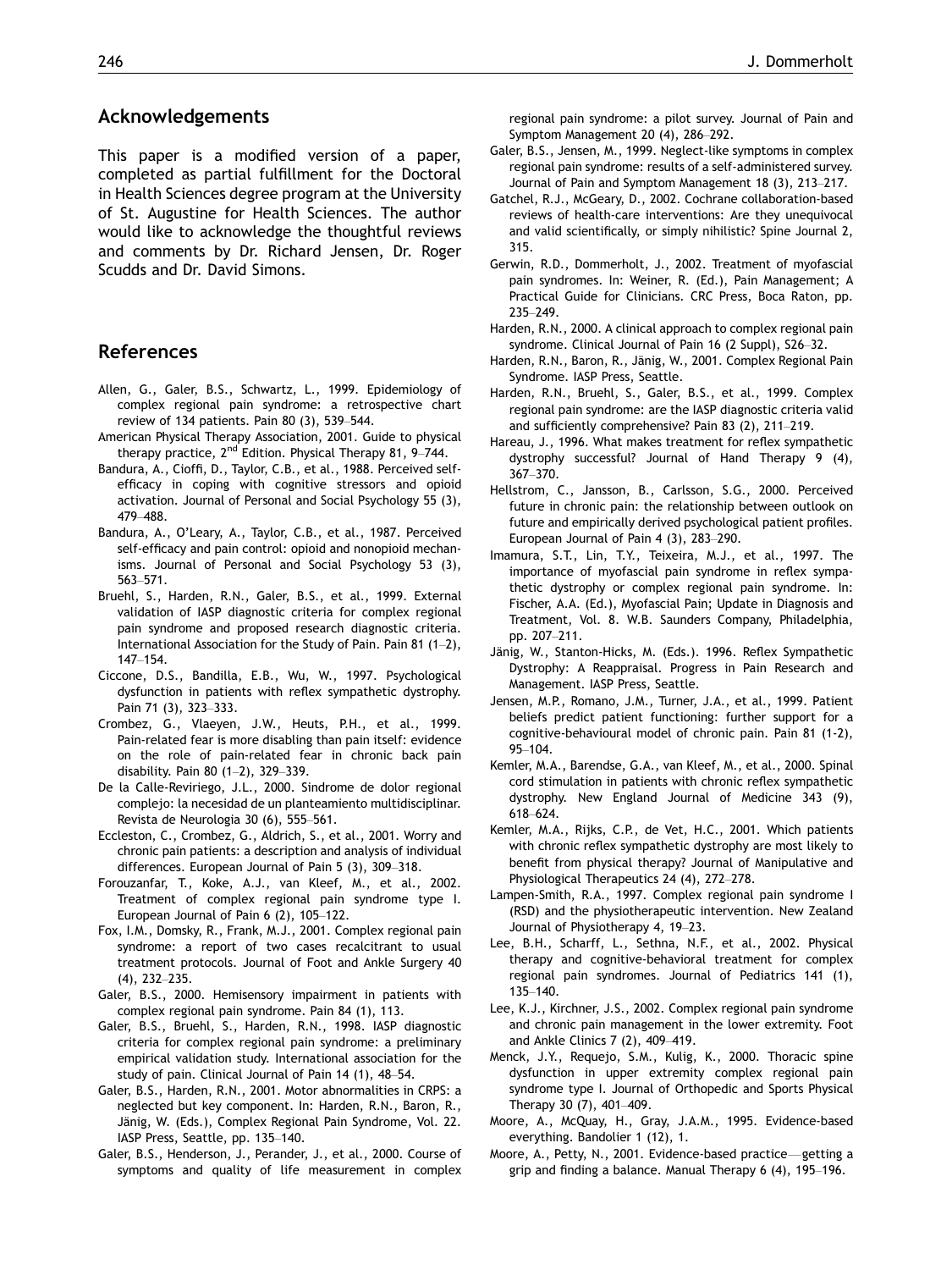- <span id="page-6-0"></span>Muramatsu, K., Kawai, S., Akino, T., et al., 1998. Treatment of chronic regional pain syndrome using manipulation therapy and regional anesthesia. Journal of Trauma 44 (1), 189–192.
- Oerlemans, H.M., Oostendorp, R.A., de Boo, T., et al., 1999. Pain and reduced mobility in complex regional pain syndrome I: outcome of a prospective randomised controlled clinical trial of adjuvant physical therapy versus occupational therapy. Pain 83 (1), 77–83.
- Oerlemans, H.M., Oostendorp, R.A., de Boo, T., et al., 2000. Adjuvant physical therapy versus occupational therapy in patients with reflex sympathetic dystrophy/complex regional pain syndrome type I. Archives of Physical Medicine and Rehabilitation 81 (1), 49–56.
- Oerlemans, H.M., Oostendorp, R.A., Severens, J.L., et al., 2002. Gunstig effect van adjuvante fysiotherapie en in mindere mate van ergotherapie vergeleken met maatschappelijk werk bij posttraumatische dystrophie van één bovenste extremiteit: een gerandomiseerd gecontroleerd klinisch onderzoek. Nederlands Tijdschrift voor Geneeskunde 146 (19), 895–902.
- Patman, R.D., Thompson, J.E., Persson, A.V., 1973. Management of post-traumatic pain syndromes: report of 113 cases. Annals of Surgery 177 (6), 780–787.
- Perez, R.S, Kwakkel, G., Zuurmond, W.W., et al., 2001. Treatment of reflex sympathetic dystrophy (CRPS type 1): a research synthesis of 21 randomized clinical trials. Journal of Pain and Symptom Management 21 (6), 511–526.
- Rashiq, S., Galer, B.S., 1999. Proximal myofascial dysfunction in complex regional pain syndrome: a retrospective prevalence study. Clinical Journal of Pain 15 (2), 151–153.
- Reinders, M.F., Geertzen, J.H., Dijkstra, P.U., 2002. Complex regional pain syndrome type I: use of the International Association for the Study of Pain diagnostic criteria defined in 1994. Clinical Journal of Pain 18 (4), 207–215.
- Rho, R.H., Brewer, R.P., Lamer, T.J., et al., 2002. Complex regional pain syndrome. Mayo Clinic Proceedings 77 (2), 174–180.
- Schattschneider, J., Wenzelburger, R., Deuschl, G., et al., 2001. Kinematic analysis of the upper extremity in CRPS. In: Harden, Baron, R.N., Jänig, R. (Eds.), Complex Regional Pain Syndrome, Vol. 22. IASP Press, Seattle, pp. 119–127.
- Scheele, P., Oerlemans, H.M., Verbeek, A.L., et al., 2002. Posttraumatische dystrofie: vraagtekens bij het nut van een vroege aanpak. Nederlands Tijdschrift voor Geneeskunde 146 (30), 1402–1406.
- Schmid, C., Tjan, T.D., Scheld, H.H., 2002. Severe complex regional pain syndrome type II after radial artery harvesting. Annals of Thoracic Surgery 74 (4), 1250–1251.
- Schwartzman, R.J., 2000. New treatments for reflex sympathetic dystrophy. New England Journal of Medicine 343 (9), 654–656.
- Schwartzman, R.J., Kerrigan, J., 1990. The movement disorder of reflex sympathetic dystrophy. Neurology 40 (1), 57–61.
- Severens, J.L., Oerlemans, H.M., Weegels, A.J., et al., 1999. Cost-effectiveness analysis of adjuvant physical or occupational therapy for patients with reflex sympathetic dystrophy. Archives of Physical Medicine and Rehabilitation 80 (9), 1038–1043.
- Slater, H., Butler, D.S., Shacklock, M.O., 1994. The dynamic central nervous system: examination and assessment using tension tests. In: Boyling, J.D., Palastanga, N. (Eds.), Grieve's Modern Manual Therapy. Churchill Livingstone, Edinburgh.
- Stanton-Hicks, M., Baron, R., Boas, R., et al., 1998. Complex regional pain syndromes: guidelines for therapy. Clinical Journal of Pain 14 (2), 155–166.
- Stutts, J.T., Kasdan, M.L., Hickey, S.E., et al., 2000. Reflex sympathetic dystrophy: misdiagnosis in patients with dysfunctional postures of the upper extremity. Journal of Hand Surgery [Am] 25 (6), 1152–1156.
- Subbarao, J., Stillwell, G.K., 1981. Reflex sympathetic dystrophy syndrome of the upper extremity: analysis of total outcome of management of 125 cases. Archives of Physical Medicine and Rehabilitation 62 (11), 549–554.
- Thacker, M., Gifford, L., 2002. A review of physiotherapy management of complex regional pain syndrome. In: Gifford, L. (Ed.), Topical Issues in Pain, Vol. 3. CNS Press, Falmouth, pp. 119–141.
- Turk, D.C., Okifuji, A., 1999. Assessment of patients' reporting of pain: an integrated perspective. Lancet 353 (9166), 1784–1788.
- Turk, D.C., Rudy, T.E., 1988. Toward an empirically derived taxonomy of chronic pain patients: integration of psychological assessment data. Journal of Consulting and Clinical Psychology 56 (2), 233–238.
- Uher, E.M., Vacariu, G., Schneider, B., et al., 2000. Manuelle Lymphdrainage im Vergleich zur Physiotherapie bei Complex Regional Pain Syndrom Typ I. Randomisierte kontrollierte Therapievergleichsstudie. Wiener Klinische Wochenschrift 112 (3), 133–137.
- van de Beek, W.J., Schwartzman, R.J., van Nes, S.I., et al., 2002. Diagnostic criteria used in studies of reflex sympathetic dystrophy. Neurology 58 (4), 522–526.
- van Hilten, B.J., van de Beek, W.J., Hoff, J.I., et al., 2000. Intrathecal baclofen for the treatment of dystonia in patients with reflex sympathetic dystrophy. New England Journal of Medicine 343 (9), 625–630.
- Veldman, P.H., Reynen, H.M., Arntz, I.E., et al., 1993. Signs and symptoms of reflex sympathetic dystrophy: prospective study of 829 patients. Lancet 342 (8878), 1012–1016.
- Verdugo, R.J., Ochoa, J.L., 2000. Abnormal movements in complex regional pain syndrome: assessment of their nature. Muscle Nerve 23 (2), 198–205.
- Vicenzino, B., Cartwright, T., Collins, D., et al., 1999. An investigation of stress and pain perception during manual therapy in asymptomatic subjects. European Journal of Pain 3 (1), 13–18.
- Viel, E., Ripart, J., Pelissier, J., et al., 1999. Management of reflex sympathetic dystrophy. Annales de Medecine Interne 150 (3), 205–210.
- Vlaeyen, J.W., Crombez, G., 1999. Fear of movement/(re)injury, avoidance and pain disability in chronic low back pain patients. Manual Therapy 4 (4), 187–195.
- Vlaeyen, J.W., De Jong, J.R., Onghena, P., et al., 2002. Can pain-related fear be reduced? The application of cognitivebehavioural exposure in vivo. Pain Research Management 7 (3), 144–153.
- Vlaeyen, J.W., Linton, S.J., 2000. Fear-avoidance and its consequences in chronic musculoskeletal pain: a state of the art. Pain 85 (3), 317–332.
- Weber, M., Neundorfer, B., Birklein, F., 2002. Morbus Sudeck-Pathophysiologie und Therapie eines komplexen Schmerzsyndroms. Deutsche Medizinische Wochenschrift 127 (8), 384–389.
- Wenzelburger, R., Schattschneider, J., Wasner, G., et al., 2001. Grip force coordination in CRPS. In: Harden, R.N., Baron, R., Jänig, W. (Eds.), Complex Regional Pain Syndrome, Vol. 22. IASP Press, Seattle, pp. 129–134.
- Wilder, R.T., Berde, C.B., Wolohan, M., et al., 1992. Reflex sympathetic dystrophy in children. Clinical characteristics and follow-up of seventy patients. Journal of Bone and Joint Surgery [Am] 74 (6), 910–919.